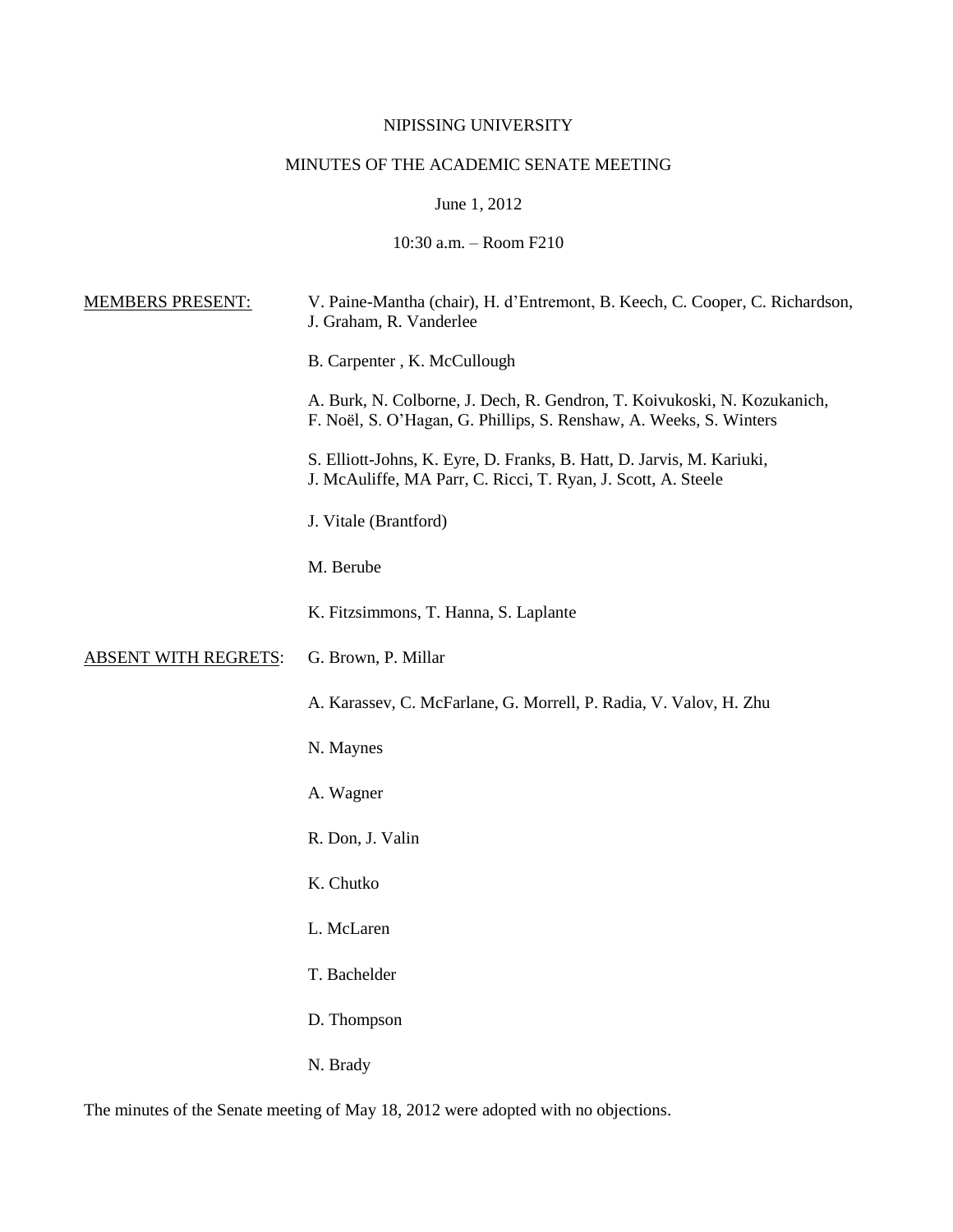## READING and DISPOSING of COMMUNICATIONS

The Senate Speaker advised that he had received the following correspondence from Dr. James Murton dated May 31, 2012 regarding the library reviews of the ENST courses. It was agreed that the content of the letter will be spoken to under the Motions of the Graduate Studies Council Report. The following letter was read:

"*To: Blaine Hatt, Speaker of the Academic Senate of Nipissing University*

*May 31, 2012*

*From: James Murton*

*Re: Communication for Senate*

*Senator Hatt: Please accept the following as a communication to Senate.* 

*Dear Senators,*

*I can't be at Senate today but I would like to draw your attention to the library reviews of the ENST courses before Senate. I was struck by how carefully and thoroughly done they were and would like to thank the librarians for providing Senate with such solid and specific information. I was disturbed to have it confirmed that the library has not received any of the additional funding identified in the MES/MESc program brief that was approved by OCGS. The reviews are clear that, as a result, the library is lacking key resources to support many of these courses. It is unethical to offer students courses that we do not have the resources to teach. As someone who will be teaching in this program, I urge Senate not to pass these courses without guarantees of funding for the library adequate to support them.* 

*Thank you."*

# REPORTS of STANDING COMMITTEES and FACULTY or UNIVERSITY COUNCILS

## **Senate Executive Committee Annual Report**

MOTION 1: Moved by V. Paine-Mantha, seconded by T. Hanna that the Annual Report of the Senate Executive Committee dated May 16, 2012 be received. CARRIED

## **Senate Executive Committee Report**

MOTION 2: Moved by V. Paine-Mantha, seconded by A. Burke that the Annual Report of the Senate Executive Committee dated May 24, 2012 be received. CARRIED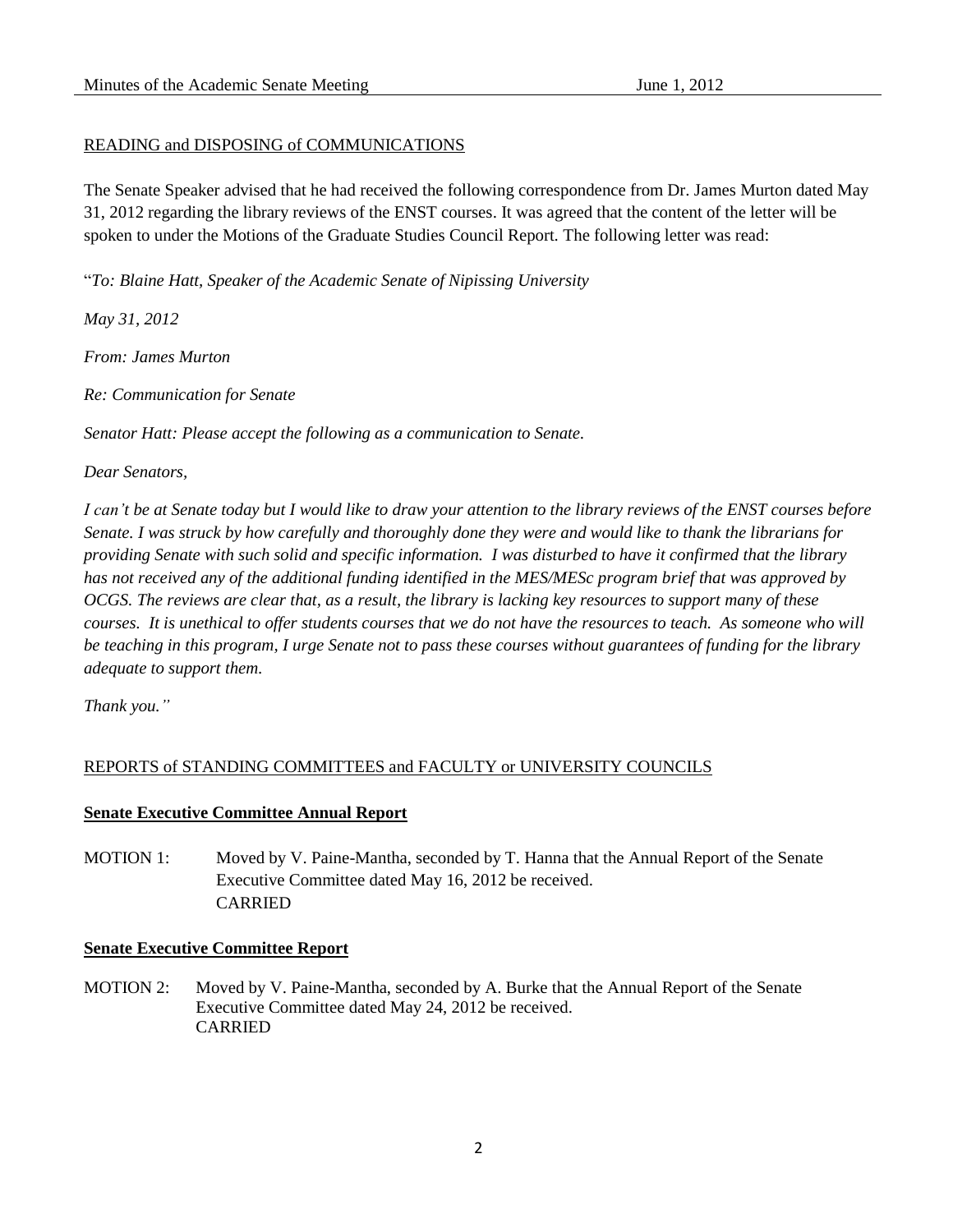### **Planning and Priorities Annual Report**

MOTION 3: Moved by H. d'Entremont, seconded by C. Cooper that the Annual Report of the Planning and Priorities Committee dated May 17, 2012 be received. **CARRIED** 

### **Undergraduate Studies Committee Annual Report**

MOTION 4: Moved by R. Vanderlee, seconded by C. Cooper that the Annual Report of the Undergraduate Studies Committee dated May 18, 2012, be received. CARRIED

## **Undergraduate Studies Committee Report – May 14, 2012**

- MOTION 5: Moved by R. Vanderlee, seconded by B. Carpenter that the Report of the Undergraduate Studies Committee dated May 14, 2012 be received. CARRIED
- MOTION 6: Moved by R. Vanderlee, seconded by B. Carpenter that Senate approve the changes to the admission regulations for students in the Bachelor of Business Administration (BBA) and Bachelor of Commerce (BComm) degrees by modifying advance standing thresholds for students possessing postsecondary education and to include the Edexcel BTEC Higher Nationals Level 5, as outlined in the attached document. CARRIED

## **Undergraduate Studies Committee Report – May 24, 2012**

- MOTION 7: Moved by R. Vanderlee, second by T. Hanna that the Report of the Undergraduate Studies Committee dated May 24, 2012 be received. CARRIED
- MOTION 8: Moved by R. Vanderlee, seconded by T. Koivukoski that Senate approve the deletion of POLI2905 – Canadian Local Government and the addition of POLI 2906 - Canadian Local Government to the Political Science program. CARRIED

## **Graduate Studies Council Annual Report**

MOTION 9: Moved by C. Cooper, seconded by M. Berube that the Annual Report of the Graduate Studies Council dated May 16, 2012 be received. CARRIED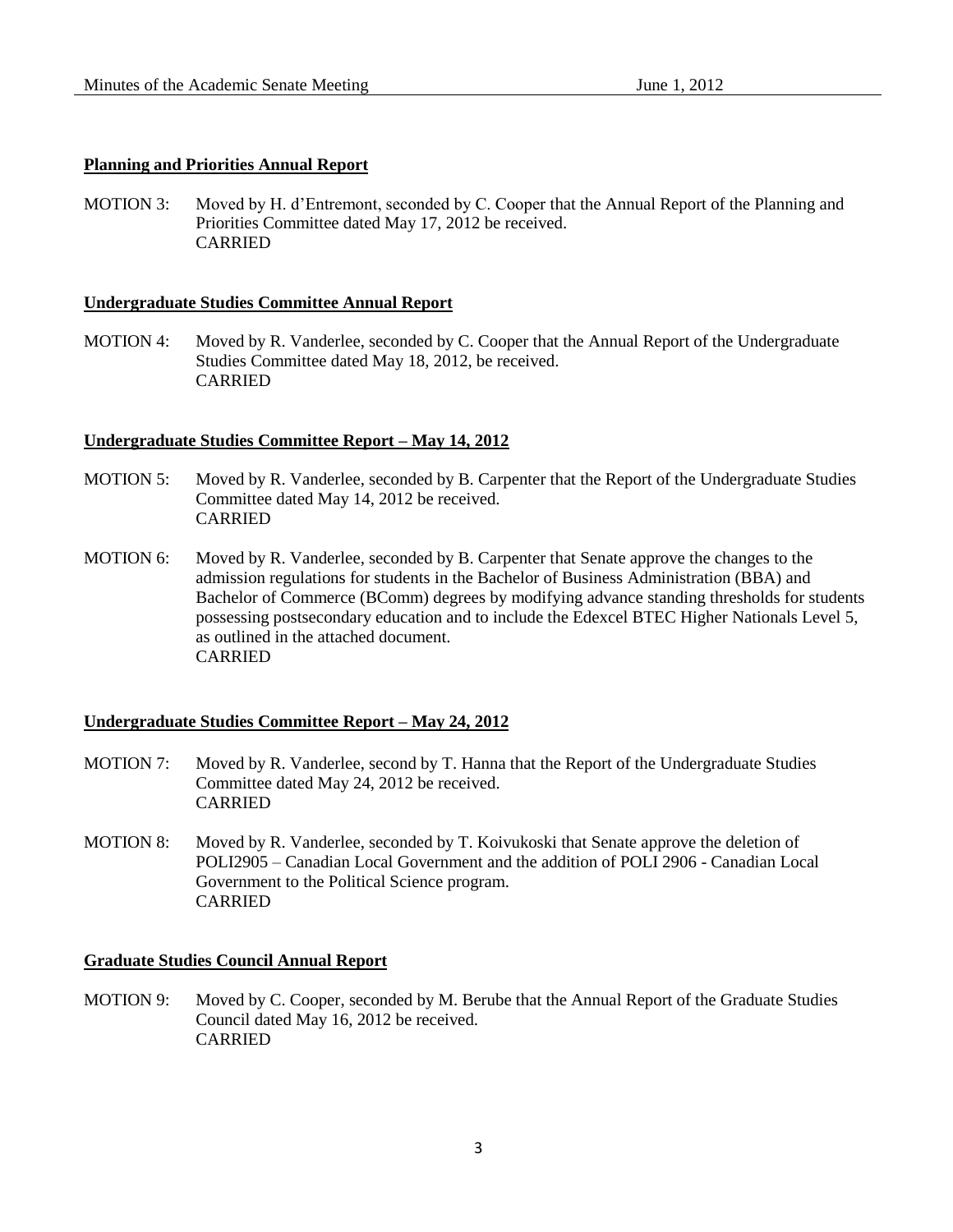### **Graduate Studies Council Report**

- MOTION 10: Moved by C. Cooper, seconded by M. Kariuki that the Report of the Graduate Studies Council dated May 14, 2012 be received. **CARRIED**
- MOTION 11: Moved by C. Cooper, seconded by M. Berube that Senate approve the title change for EDUC5516. CARRIED
- MOTION 12: Moved by C. Cooper, seconded by D. Jarvis that Senate approve the attached proposed MEd Degree requirement changes. CARRIED
- MOTION 13: Moved by C. Cooper, seconded by J. Dech that Senate approve the attached MESc/MES Comparative Data, Descriptive Data and Library Evaluations for courses previously included in the OCGS Brief.
	- ENST 5116 Perspectives on the Environment
	- ENST 5117 Methods of Inquiry in Environmental Research
	- ENST 5118 Major Research Paper
	- ENST 5126 Introduction to Geographic Information Systems
	- ENST 5216 Selected Topics in Environmental Sciences
	- ENST 5217 Seminar in Environmental Studies
	- ENST 5316 Remote Sensing for Environmental Monitoring
	- ENST 5317 Topics in Forest Ecology and Management
	- ENST 5327 Topics in Aquatic Behavioural Ecology
	- ENST 5336 Topics in the Environmental History of Land and Subsistence
	- ENST 5346 Advanced Topics in Water Policy and Management
	- ENST 5347 Special Topics in Environmental Sciences/Environmental Studies CARRIED
- MOTION 14: Moved by C. Cooper, seconded by H. d'Entremont that Senate approve the attached MESc/MES Comparative Data, Descriptive Data and Library Evaluations for courses not previously included in the OCGS Brief.
	- ENST5027 Spatial Computing
	- ENST5656 Chemical Approach to Air and Water Pollutants CARRIED

#### **Student Appeals Committee Annual Report**

MOTION 15: Moved by C. Cooper, seconded by R. Vanderlee that the Annual Report of the Student Appeals Committee dated May 2, 2012 be received. CARRIED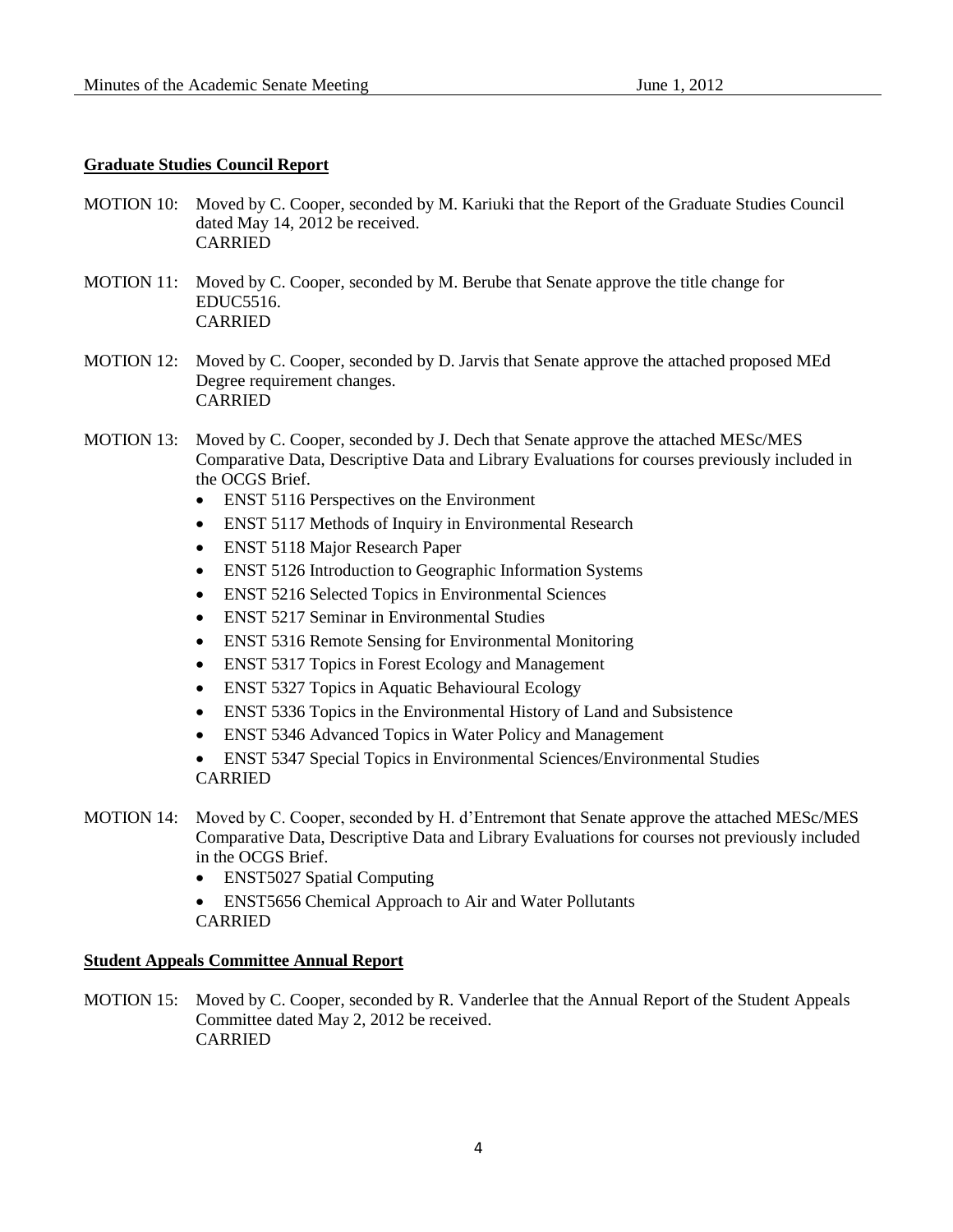## **Teaching and Learning Committee Annual Report**

MOTION 16: Moved by C. Cooper, seconded by T. Ryan that the Annual Report of the Teaching and Learning Committee dated May 16, 2012 be received. **CARRIED** 

#### **Research Council Annual Report**

MOTION 17: Moved by C. Cooper, seconded by R. Gendron that the Annual Report of the Research Council dated May 15, 2012 be received. CARRIED

### OTHER BUSINESS

The interim President, Senator Paine-Mantha, presented the 2012-13 Budget summaries, and noted that the summary package is available on the website. She indicated that there is a planned deficit of \$1.245M. The budget will be presented at the next Board of Governor's meeting on June 7, 2012 for their consideration.

The shortfall between the revenues and expenditures for 2012-13 is larger than anticipated due to a number of factors. Most significantly, is the reduced number of spaces that will be fully funded in the Faculty of Education and a number of specific areas that the government is no longer funding. The full value of the decreased funding will be felt in 2012-13. Cost increases continue to outstrip allowable increases to tuition and flat lined grants, therefore adding pressure to balancing the budget by year end.

The provincial budget handed down in March 2012 was a major determining factor in setting the budget capabilities and decisions for the upcoming fiscal year. The government will use policy levers to enhance productivity and innovation by reducing our operating grants by approximately \$28M system wide for 2012-13 and \$55.5M for 2013-14. This will impact Nipissing in the order of \$900K over the two year period. There will also be a slowing down of the graduate expansion funding and the number of spaces to be funded each year. The tuition framework is still in place, but there will be some changes within the next year. The interim President advised that she has attending meetings with the Ministry and cabinet members and discussions continue on how to adjust to the changes outlined.

## **ELECTIONS**

- MOTION 18: Moved by T. Koivukoski, seconded by C. Cooper that Senate receive the slate of Senate Committee/Subcommittee faculty membership for 2012-13 as attached. **CARRIED**
	- Elect one Education Senator to serve on the Student Appeals Committee commencing July 1, 2012.

## **ELECTED: A. Kulnieks**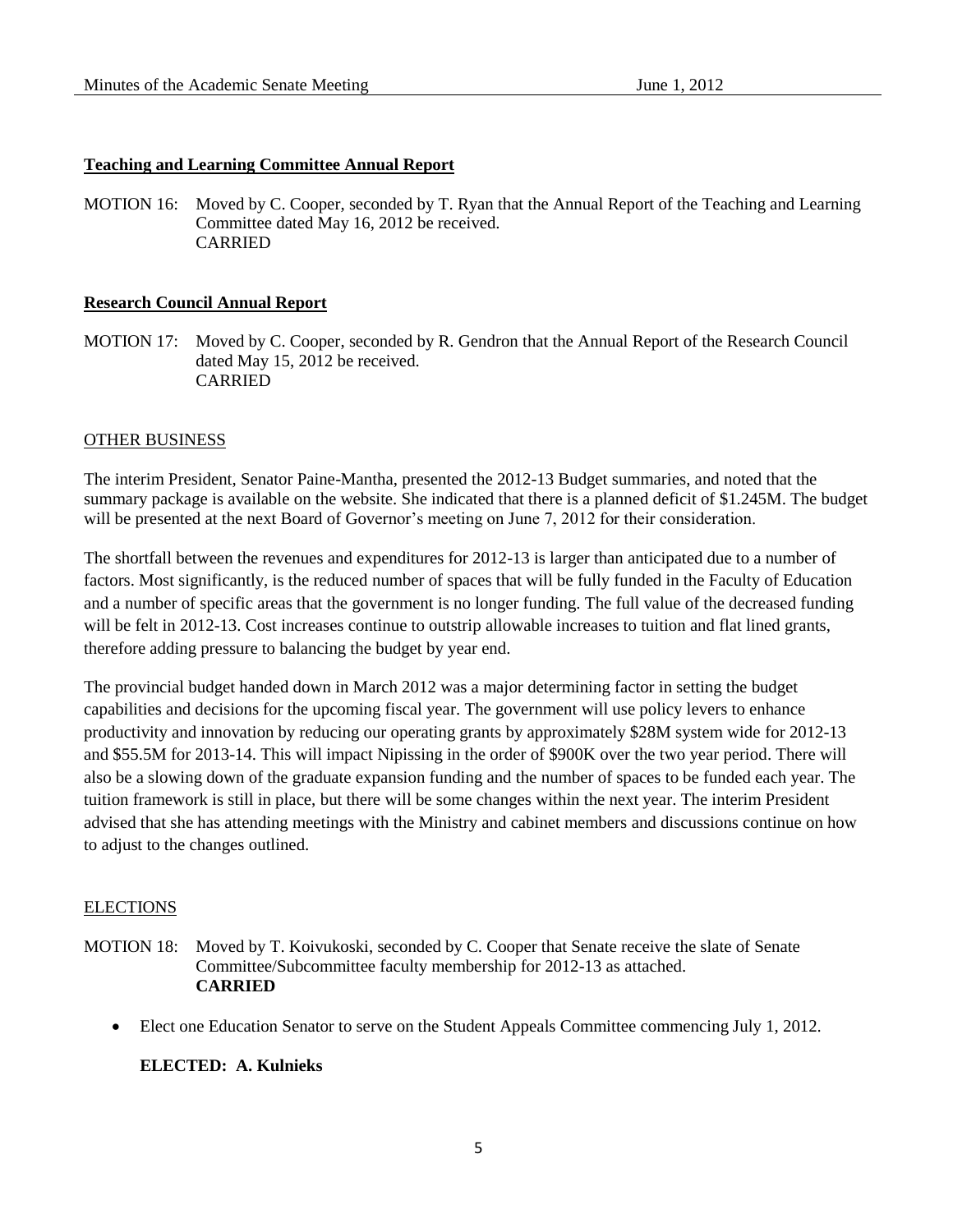### REPORTS FROM OTHER BODIES

#### Board of Governors

Senators were advised that effective June 30, 2012, Mr. Paul Belanger had completed a six year term of which the last two years were served as Board Chair. Mr. Colin Dennis was elected as the Board Chair for the next two years. Mr. Greg DuCharme and Ms. Marianne Berube were elected as Vice-Chair and Vice-Chair Pro Tem respectively.

#### NEW BUSINESS

- MOTION 19: Moved by J. Graham, seconded by R. Gendron that Senate consider receipt of the Report of Graduate Applicants dated May 31, 2012. CARRIED
- MOTION 20: Moved by J. Graham, seconded by S. Renshaw that Senate approve that the graduates listed in the Report of Graduate Applicants dated May 31, 2012 and that they be granted their respective degrees and diplomas. CARRIED

### **ANNOUNCEMENTS**

The interim President, Senator Paine-Mantha, reminded Senators of the five convocation ceremony dates and times as well as the Honorary degree and Professor Emeritus/a recipients. Since this is an important day for our students, she encouraged Senators to try and attend as many ceremonies as possible in the new air conditioned venue.

The Vice-President Academic and Research, Harley d'Entremont, announced that the search for VPFA position was moving along with interviews scheduled for early June. He also reminded senators that the reviews for the reappointment of the Dean of Arts & Science and the Dean of Applied and Professional Studies have commenced and hope to be wrapped up by the end of June. Your feedback is important and would be appreciated.

The Dean of Applied and Professional Studies was pleased to announce that the SIFE – Nipissing team, won the National Rookie Championship at the National SIFE competition in Calgary. Also congratulations to Professor Dianne Davis, Faculty Advisor for SIFE – Nipissing, on receiving the John Dobson ACE Fellowship Award in recognition for her outstanding contributions to ACE.

The Dean of Arts and Science offered congratulations to Dr. Susan Srigley who has published a new book titled, Dark Faith: New Essays on Flannery O'Connor's The Violent Bear It Away. He also announced that Dr. Tzvetalin Vassilev is holding his third annual workshop on Algorithmic Graph Theory, aimed at industrial problem solving.

Senator Hanna of the NUSU Executive reported that Senator Brady attended a Shinerama conference and returned with the "The Bronzed Boot's Tour of Canada" award, which is literally a bronzed boot. This trophy signifies first place for best swag and was last won by Nipissing since 2002. He also advised that the Student Union is in discussion with the Muskoka Campus to have one week of Frosh activities instead of one day.